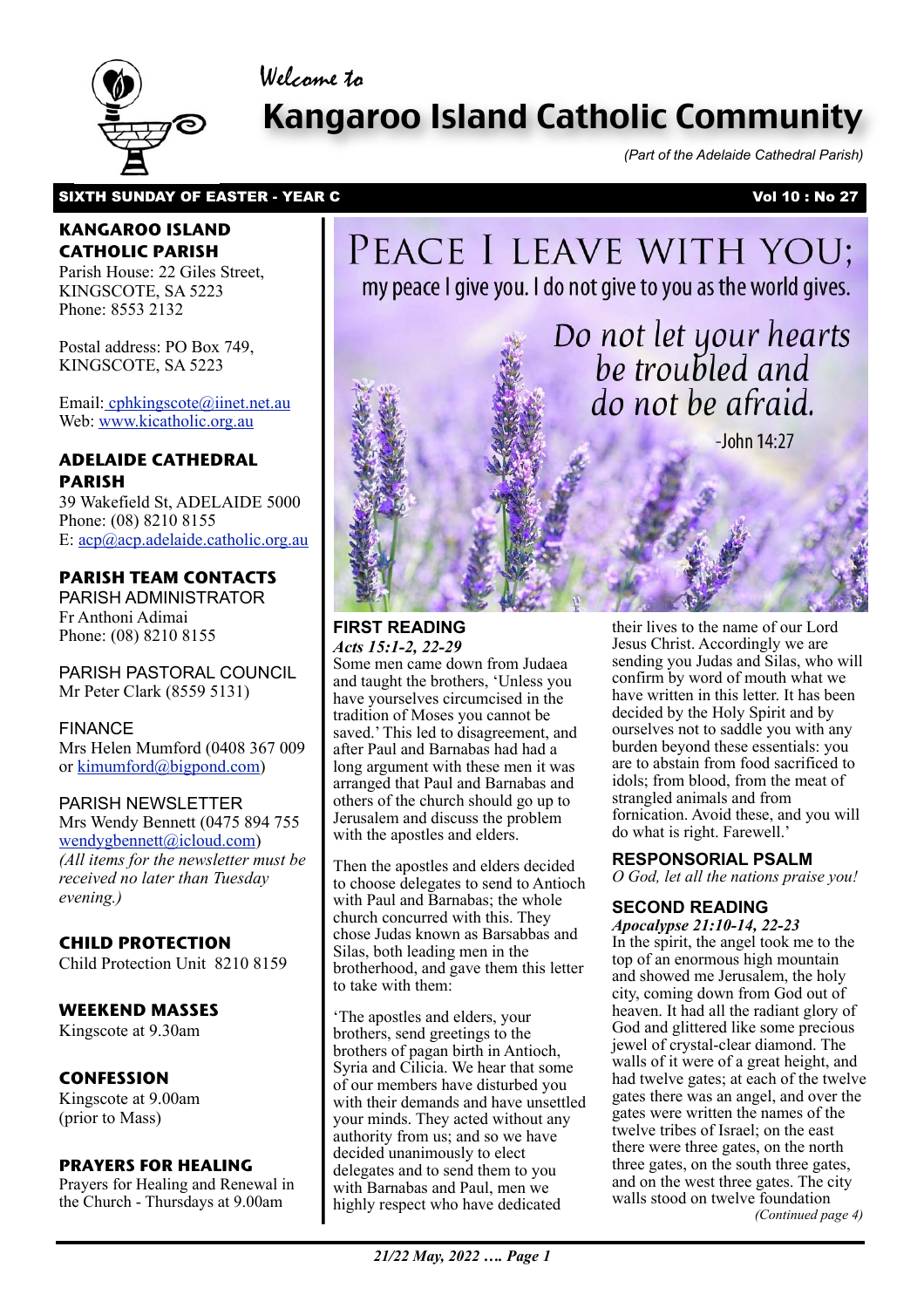

# **Bulletin Board**

## **PLEASE KEEP THESE PEOPLE IN YOUR PRAYERS**

**Sick:** Bill Roestenburg, Peter Weatherstone, Sue Semler, Mary Connell, Joelle Davidson

**Recently deceased:** Jim Higgins, Marge Brown, Joyce West

**May anniversaries:** Bill Berden, Mary Bradley, Peter Bradley, Baby Burden, Henry Carslake, Bob Clare, Jaunito Cruz, Charles Darcy, Timothy Hamm, Lorraine Holohan, Brian Kildea, Mildred Lashmar, Anthony Lonzar, Peter Lonzar, Dorothy McMahon, John Reynolds, Vikki Reynolds, Fiona Smith, Ann Wallace, Sr Pauline Wallace, John Williams, Heather Willmott, Ross Wohling

*Please pray for all the faithful departed and may all our sick parishioners, relatives and friends know the healing love of Christ.*

### **PARISH ROSTERS**

| Comm            | Reader             | <b>Cleaning</b> |
|-----------------|--------------------|-----------------|
| $22/05$ M Glynn | L Grant            | C Berden        |
| $29/05$ A Clark | K Hammatt C Berden |                 |

### **PRIEST ROSTER**

*(Often this roster changes if something unforeseen crops up)* 22/05 Fr Iain Radvan 29/05 Fr Anthoni Adimai - Cathedral Parish

## **COVID RESTRICTIONS**

For the latest Archdiocesan restrictions please see page 4 of this bulletin. Please keep in mind the importance of social distancing and good hygiene practices.

#### **ANNUAL DIOCESAN COUNT OF ATTENDANCE**



The Archdiocesan Count of Attendance, which is used for pastoral planning and financial reporting, continues this weekend.

#### **PROPAGATION OF THE FAITH APPEAL**

This appeal will be held today. Your donation assists the Catholic Mission in providing ongoing support for the pastoral and evangelizing programs of the Catholic Church.

## **COMBINED CHURCHES OF KI**

The Combined Churches of Kangaroo Island are holding an Ecumenical Prayer Service at 11.00am on Sunday, 5 June in the Performing Arts Centre of the KICE Campus, Centenary Avenue. The service will be followed by a shared finger food lunch in the Uniting Church Hall.

These services are a wonderful way to demonstrate one accord in the Christian community of the Island and much thought has gone into the planning of this event by representatives from each Church.

**FOOTSTEPS OF MARY** *In the Footsteps of Mary - An Australian Pilgrimage* (18 - 28 October). Brochures are available at the Church or via email to [wendygbennett@icloud.com](mailto:wendygbennett@icloud.com) 

## **GUILD MEETING**

The next Guild Meeting will be held on Monday, 6 June in the Parish House.

#### **RETREAT WEEKEND AT THE MONASTERY**

On May 27–28, Ms Val de Brenni is leading a Women's retreat; 'Women at the Well'. An opportunity for personal time, stillness and nurturing input and conversation.

The retreat will commence with dinner on the Friday night and conclude with 6pm Vigil Mass on Saturday. Ticket cost of \$160 includes accommodation and all meals. Please contact: 8338 8700 or

[conference@themonastery.net.au](mailto:conference@themonastery.net.au) to book.

#### **CARITAS AUSTRALIA UKRAINE APPEAL**

Our long-standing partner, Caritas Ukraine, is on the ground providing shelter, food, clean water, medicine and psychological support. Donate now to help the people of Ukraine [www.caritas.org.au/](https://aus01.safelinks.protection.outlook.com/?url=http%3A%2F%2Fwww.caritas.org.au%2Fukraine&data=04%7C01%7CCco-Reception%40adelaide.catholic.org.au%7Cfc58bf7f33d340f2ee9b08da07b447d1%7Cfe51d108d61d407cbcaaaab5af82a7ac%7C1%7C0%7C637830768121954887%7CUnknown%7CTWFpbGZsb3d8eyJWIjoiMC4wLjAwMDAiLCJQIjoiV2luMzIiLCJBTiI6Ik1haWwiLCJXVCI6Mn0%3D%7C3000&sdata=rOXCte9AEd2c89fp5zaw9%2FEi7PK87M7lemKGAncPi%2B8%3D&reserved=0) [ukraine](https://aus01.safelinks.protection.outlook.com/?url=http%3A%2F%2Fwww.caritas.org.au%2Fukraine&data=04%7C01%7CCco-Reception%40adelaide.catholic.org.au%7Cfc58bf7f33d340f2ee9b08da07b447d1%7Cfe51d108d61d407cbcaaaab5af82a7ac%7C1%7C0%7C637830768121954887%7CUnknown%7CTWFpbGZsb3d8eyJWIjoiMC4wLjAwMDAiLCJQIjoiV2luMzIiLCJBTiI6Ik1haWwiLCJXVCI6Mn0%3D%7C3000&sdata=rOXCte9AEd2c89fp5zaw9%2FEi7PK87M7lemKGAncPi%2B8%3D&reserved=0) or call  $\overline{1800024}$ 413 toll free. Keep up to date on how Caritas agencies are responding to this crisis [www.caritas.org.au/](https://aus01.safelinks.protection.outlook.com/?url=http%3A%2F%2Fwww.caritas.org.au%2Fukraine-news&data=04%7C01%7CCco-Reception%40adelaide.catholic.org.au%7Cfc58bf7f33d340f2ee9b08da07b447d1%7Cfe51d108d61d407cbcaaaab5af82a7ac%7C1%7C0%7C637830768121954887%7CUnknown%7CTWFpbGZsb3d8eyJWIjoiMC4wLjAwMDAiLCJQIjoiV2luMzIiLCJBTiI6Ik1haWwiLCJXVCI6Mn0%3D%7C3000&sdata=GLRcp0dt1SgGoLPRBlSbLWB%2Fp8GMz2LoehdjvnSFQWg%3D&reserved=0) [ukraine-news](https://aus01.safelinks.protection.outlook.com/?url=http%3A%2F%2Fwww.caritas.org.au%2Fukraine-news&data=04%7C01%7CCco-Reception%40adelaide.catholic.org.au%7Cfc58bf7f33d340f2ee9b08da07b447d1%7Cfe51d108d61d407cbcaaaab5af82a7ac%7C1%7C0%7C637830768121954887%7CUnknown%7CTWFpbGZsb3d8eyJWIjoiMC4wLjAwMDAiLCJQIjoiV2luMzIiLCJBTiI6Ik1haWwiLCJXVCI6Mn0%3D%7C3000&sdata=GLRcp0dt1SgGoLPRBlSbLWB%2Fp8GMz2LoehdjvnSFQWg%3D&reserved=0)

#### **WALKING IN THE SPIRIT**

*Pilgrimage for the Plenary Council*  People across the country are invited to participate in a national prayer pilgrimage as the Catholic Church in Australia prepares for the Second Assembly of the Fifth Plenary Council of Australia in Sydney from July 3-9.

We pray for the Holy Spirit's guidance and grace for the members who will gather and also for ourselves and the Church, that we may have the courage to follow where God is leading us. For more information visit [www.plenarycouncil.catholic.org.au/](http://www.plenarycouncil.catholic.org.au/walkinginthespirit) [walkinginthespirit](http://www.plenarycouncil.catholic.org.au/walkinginthespirit)

### **CLEAR AS CRYSTAL**

In our search for clarity, we don't have to look far. As the mystics would say, look within: The Spirit of Truth dwells in you. It was obvious from the start that the disciples, left to themselves, would be seized with confusion, as indeed they were from the time Jesus was arrested. Jesus had travelled with this gang for a long time, so he understood their limitations very well. If he left them completely, there would be no church; there would be no chaos. So, he promised a Friend Spirit to be their guide until eternity.

Clarity is not a typical state of mind for humans, one must admit. We weigh pros and cons. We flip coins. Some of us angst, some look at horoscopes, some ask everyone advice and then take none of it. Sometimes, our only decision is to procrastinate until the decision is made by default. But there's another way for Christians to find their way: by consulting the Spirit. Discernment is a gift to the church. It works especially well in community. Pray. Ask. Listen. See. *GPBS eNews*



*"I've bought my elephant, now I'll just read the instructions."*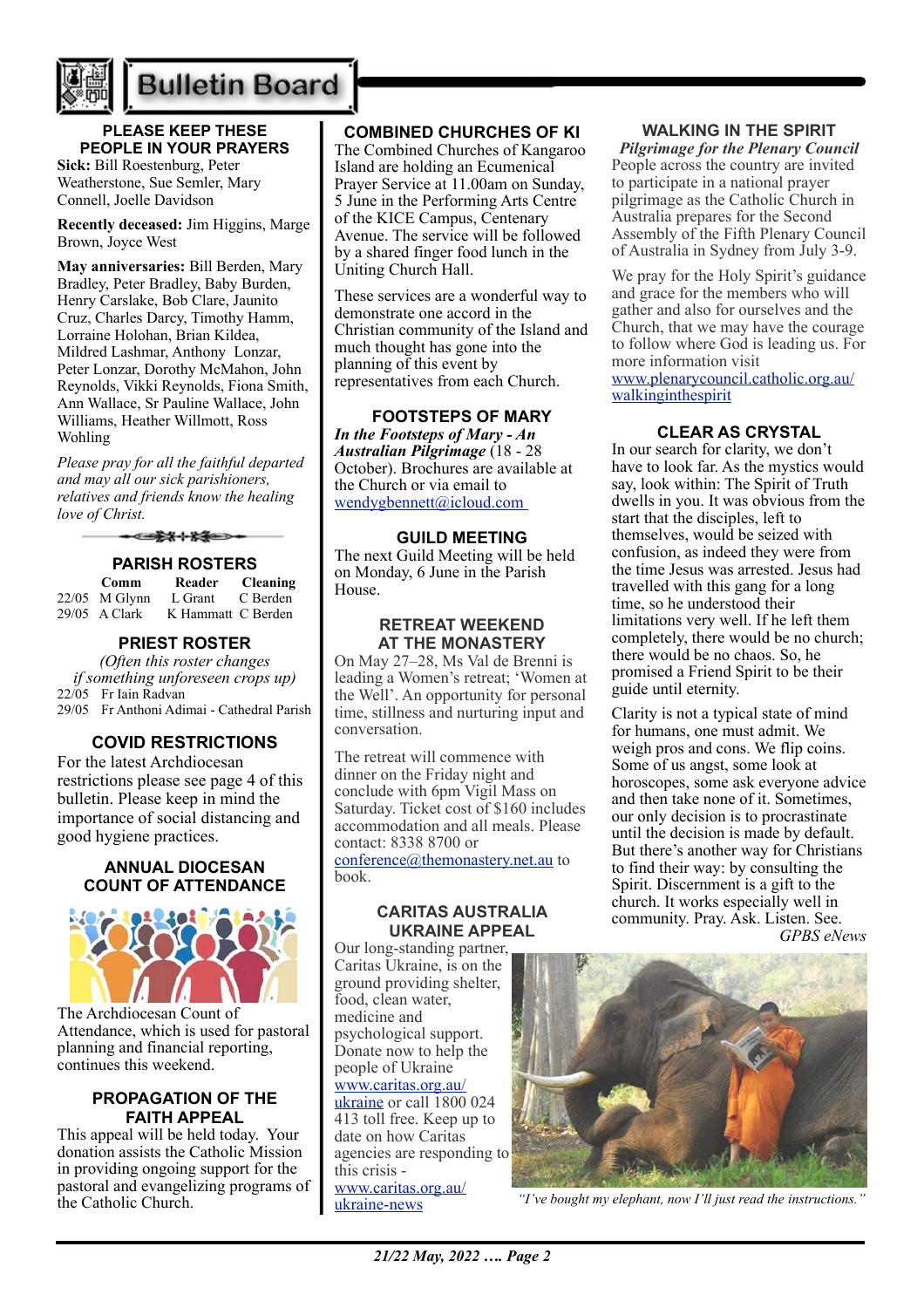

# **Ron Rolheiser column**

*Ronald Rolheiser, a Roman Catholic priest and member of the Missionary Oblates of Mary Immaculate. He is a community-builder, lecturer and writer. His books are popular throughout the English-speaking world and his weekly column is carried by more than sixty newspapers worldwide*

## **LOVE, NOT EXCUSES, MOVES THINGS FORWARD**

*The excusable doesn't need to be excused and the inexcusable cannot be excused.*

Michael Buckley wrote those words commenting on Peter's triple betrayal of Jesus. Here's the context. Peter had betrayed Jesus in his most needy hour, not out of malice, simply out of weakness. Now, facing Jesus for the first time since that betrayal, Peter is understandably uncomfortable. What do you say after betraying someone?

Well, he didn't need to say anything. Jesus took the initiative and, as Buckley highlights, he didn't excuse Peter. Jesus didn't say things like, *it's perfectly understandable to be afraid in a situation like that! You weren't really yourself*! *I understand how that can happen!* He didn't even tell Peter that he still loves him. None of that. He simply asked Peter, "*Do you love me?"* and when Peter said yes, everything moved forward. No excuses were needed. *The excusable doesn't need to be excused and the inexcusable cannot be excused.* Our humanity already explains why we are prone to betrayal; what needs to be spoken in its wake is a reaffirmation of love.

A couple I know had this happen in their marriage. They went to a party together one Friday night and the wife, partly through the influence of alcohol and drugs, left the party with another man. Her husband was unaware of this for a time but, upon finding out what had happened, was understandably very distraught. He went home alone and spent a sleepless night thinking, his thoughts moving through a series of vengeful fantasies to what (through grace) he eventually decided on.

He was sitting at the kitchen table midmorning the next day when his wife, sheepish and self-chastened, came home. She had her apologies rehearsed and was ready to face his justified anger and fury. She got something else. Her husband didn't let her voice any apologies or excuses,

nor did he explode in anger. Rather, calm and sad, he simply said this to her: "I'm going to move out of the house for a week, so you can think this through. You need to decide. *Are you my wife or are you someone else*?" He came back a week later to her apologies, but more importantly to her renewed, more radical commitment to their relationship. Their marriage has been solid and grace-filled since. She is now committed to a marriage in a way she never quite was before.

No doubt upon his return, this man's wife did offer some tearful apologies and excuses. His refusal to let her voice them earlier may well have served a purpose long-term, but was admittedly somewhat cruel short-term. Even when something can't be excused, we still need the opportunity to say we are sorry. Apologies are important, both for the person offering them and for the one receiving them. Until an explicit apology is made, there is always unfinished business. However, explicit contrition is not ultimately what moves things forward when a relationship has been wounded or fractured. What moves things forward is a renewed commitment to love, to a deeper fidelity.

*The inexcusable cannot be excused*. Strictly speaking, that's true, though sometimes a deeper understanding of things somewhat excuses the inexcusable. Here's an example.

Several years ago, this incident occurred in Australia. A Catholic School Board had just finished building a new multi-million dollar school. Not long after it's opening, one of its students, a boy in high school, started a fire in his locker, unaware that the gas valves for the school's heating system were right behind his locker. A huge fire started and the whole school burned down. To his credit, the boy summoned his courage and owned up to what had happened. Then, of course, a neverending series of questions ensued: Why would he ever do that? Why would anyone start a fire in his locker? What accounts for that kind of reckless stupidity? What can excuse the inexcusable?

I very much appreciated an answer given to these questions by one of the Australian bishops. Speaking to a questioning group of teachers and school administrators, his short answer said it all. Why would this young student do something like that? *Because he is a boy!* Young boys have been (for no explicable reason) starting fires long before gas valves ever appeared on the planet. Moreover, there's no excuse for it, save human nature itself.

Often times, that's the excuse for the inexcusable: *Because we're human!* Indeed, this was the real excuse for the woman who under the influence of alcohol and drugs betrayed her husband, just as it was the real excuse for Peter when he betrayed Jesus.

But, this must be read correctly. This doesn't give us permission to appeal to our morally inept human nature as an excuse for betrayal or stupidity. We're human! Boys will be boys! The lesson rather is that whenever our moral ineptness has us fall into betrayal or stupidity, what ultimately moves things forward is not an apology or an excuse, but a renewed commitment in love.

*You can read, or download, Ron Rolheiser's weekly columns from his website at: [www.ronrolheiser.com](http://www.ronrolheiser.com)*